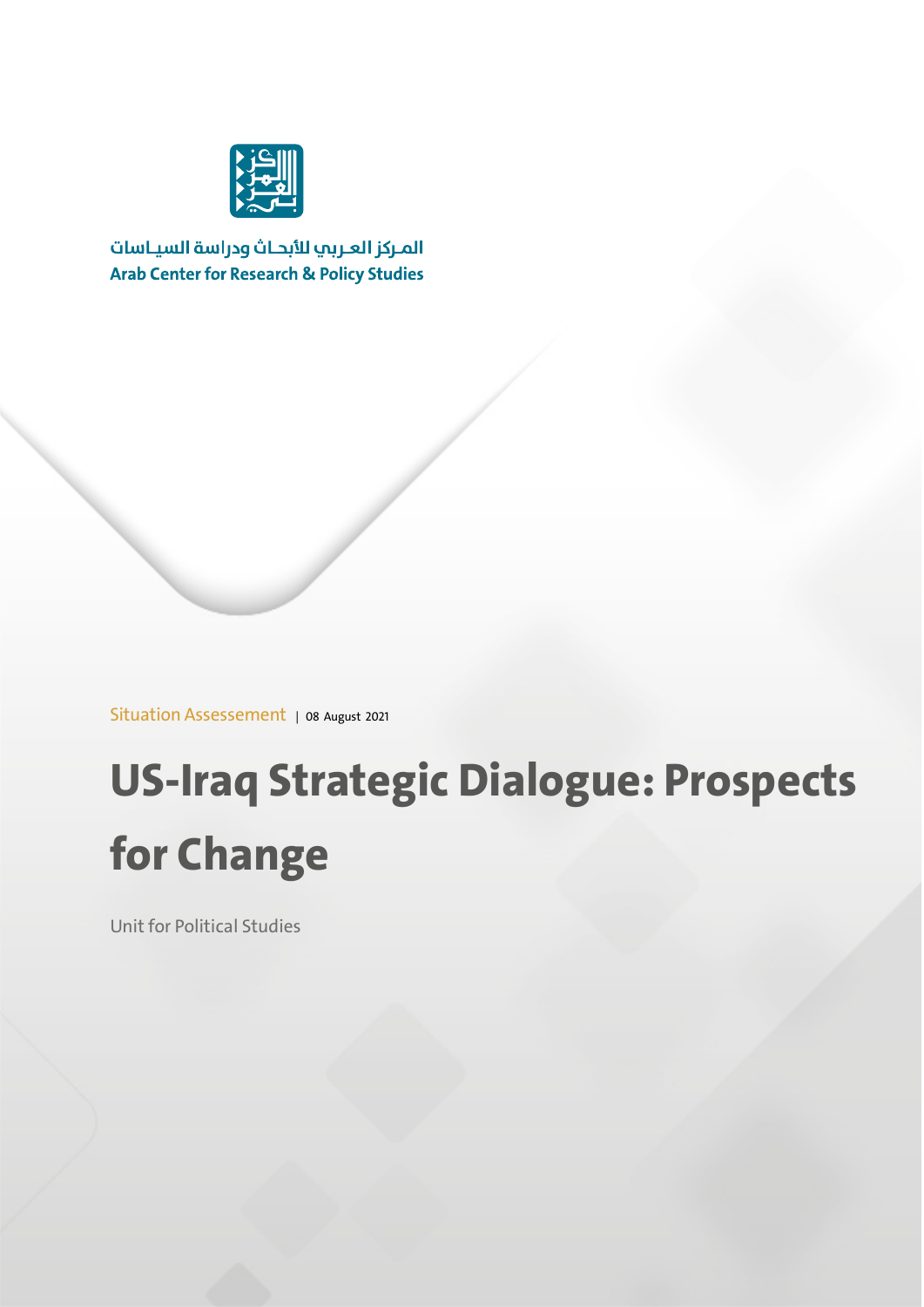#### US-Iraq Strategic Dialogue: Prospects for Change?

Series: Situation Assessement

08 August 2021

#### Unit for Political Studies

The Unit for Political Studies is the Center's department dedicated to the study of the region's most pressing current affairs. An integral and vital part of the ACRPS' activities, it offers academically rigorous analysis on issues that are relevant and useful to the public, academics and policy-makers of the Arab region and beyond. The Unit for Political Studie draws on the collaborative efforts of a number of scholars based within and outside the ACRPS. It produces three of the Center's publication series: Assessment Report, Policy Analysis, and Case Analysis reports. .

Copyright © 2021 Arab Center for Research and Policy Studies. All Rights Reserved.

The Arab Center for Research and Policy Studies is an independent research institute and think tank for the study of history and social sciences, with particular emphasis on the applied social sciences.

The Center's paramount concern is the advancement of Arab societies and states, their cooperation with one another and issues concerning the Arab nation in general. To that end, it seeks to examine and diagnose the situation in the Arab world - states and communities- to analyze social, economic and cultural policies and to provide political analysis, from an Arab perspective.

The Center publishes in both Arabic and English in order to make its work accessible to both Arab and non-Arab researchers.

The Arab Center for Research and Policy Studies Al-Tarfa Street, Wadi Al Banat Al-Dayaen, Qatar PO Box 10277, Doha +974 4035 4111 www.dohainstitute.org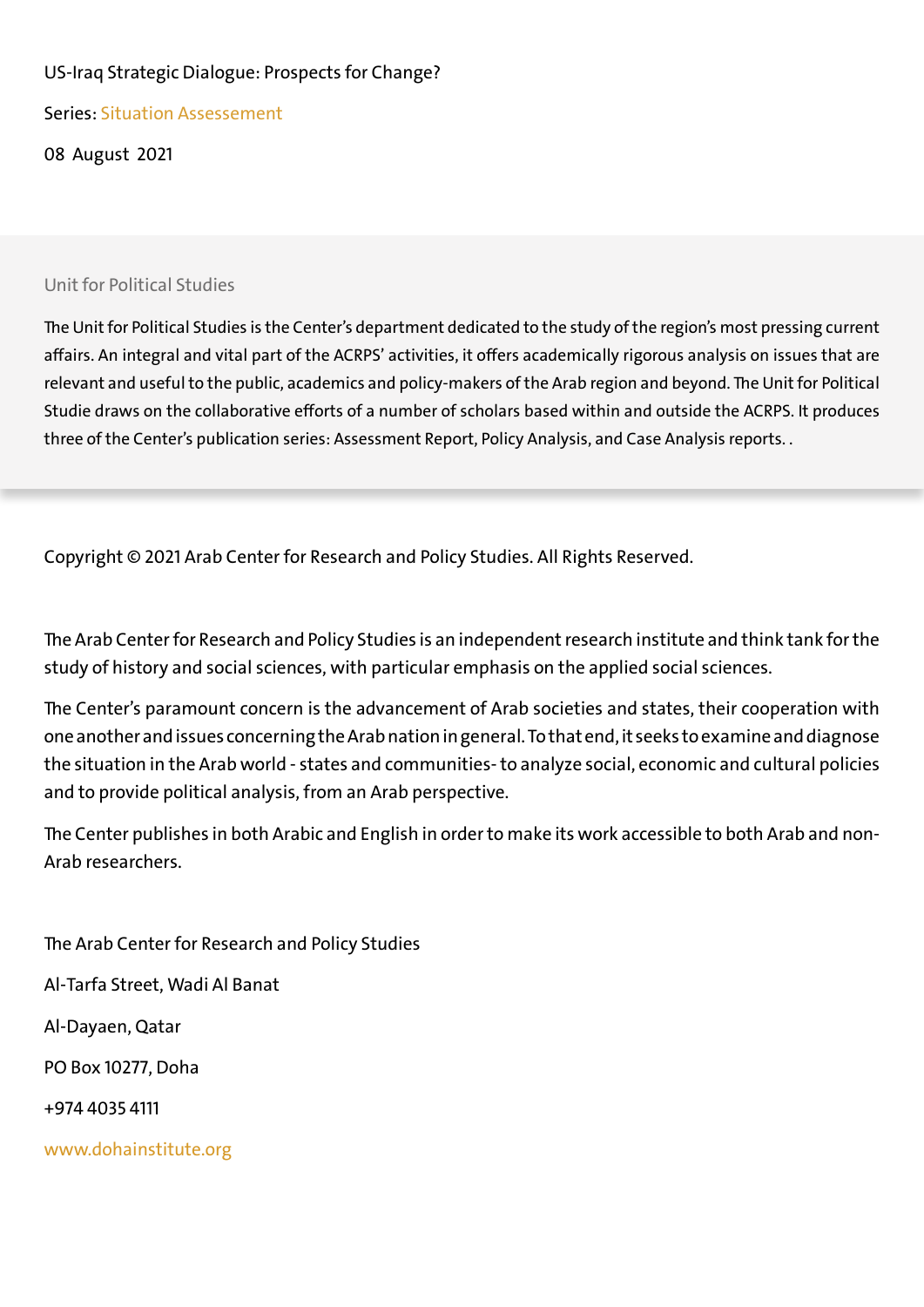# **Table of Contents**

| The General Framework of US-Iraqi Understandings and a constrained and 1                            |  |
|-----------------------------------------------------------------------------------------------------|--|
| 1. Military and Security Issues and a construction of the construction of the construction of the 1 |  |
| 2. Other Areas of Cooperation and a construction of the construction of the construction of 2       |  |
| Motives behind the Change of Missions in Iraq and a substitution of the 1990 3                      |  |
|                                                                                                     |  |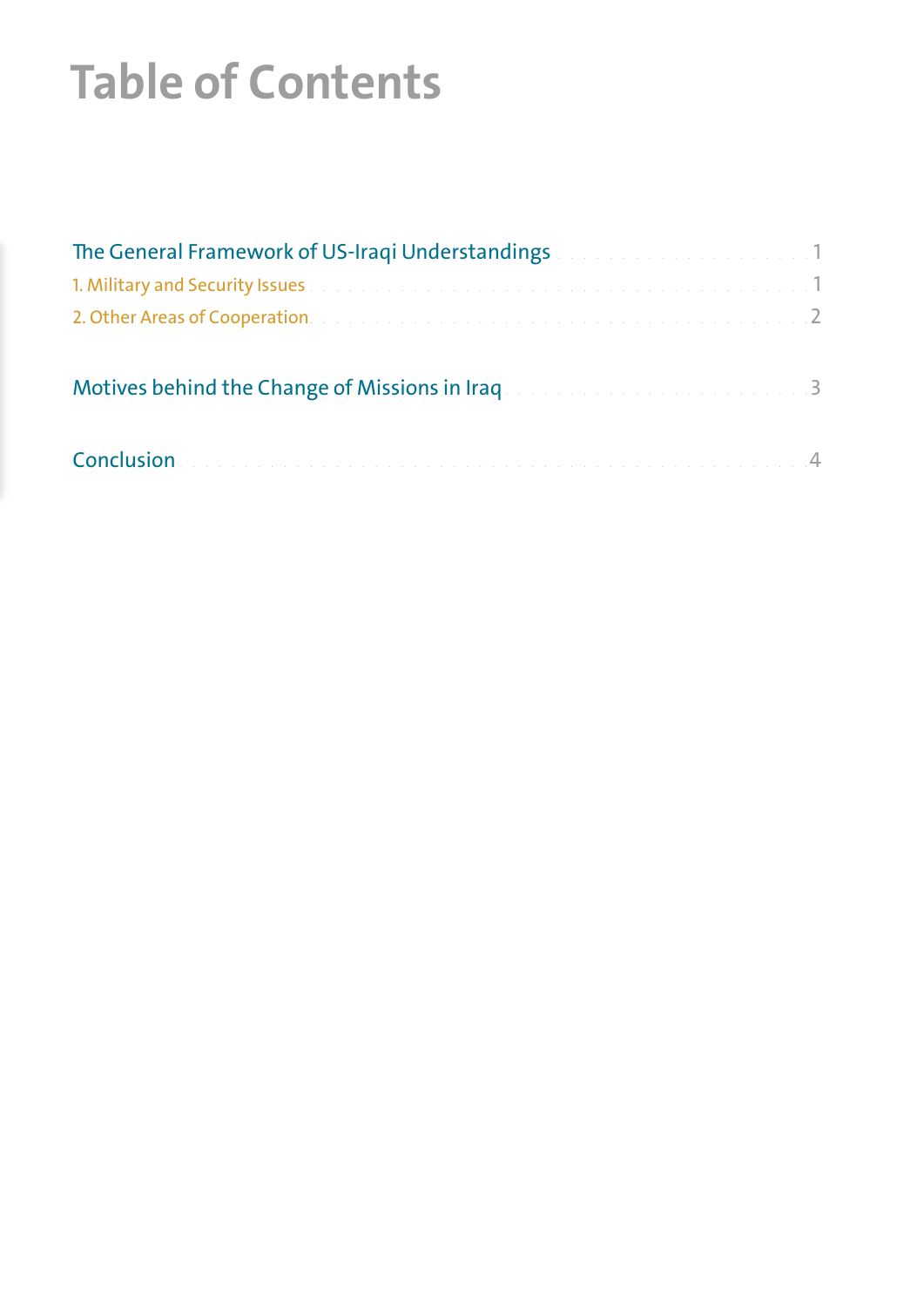<span id="page-3-0"></span>After meeting last week at the White House, US President Joe Biden and Iraqi Prime Minister Mustafa al-Kadhimi agreed to end the combat missions of the 2,500 US forces in Iraq at the end of 2021, with their role shifting to training, supporting and advising the Iraqi army and intelligence sharing. The US and Iraqi parties issued a statement on the joint "strategic dialogue", which was held at the US State Department, headed by the foreign ministers of the two countries, in which the Biden administration pledged to continue supporting Iraq to preserve its security and territorial integrity.**(1)**

## **The General Framework of US-Iraqi Understandings**

Although the understandings reached by the US-Iraq summit focused mainly on redefining the role of the US forces present on Iraqi soil, they also included topics related to regional stability and cooperation in the energy, health, economy, environment, education, human rights, and humanitarian aid sectors.

### **1. Military and Security Issues**

The two parties agreed that the US would provide training and advice to the Iraqi armed forces and would exchange intelligence information that would "guarantee the security of Iraq."**(2)** According to the statement issued by the strategic dialogue between the two countries, "The United States reaffirmed its respect for Iraq's sovereignty and laws and pledged to continue providing the resources Iraq needs to preserve its territorial integrity."**(3)** The Iraqi government "reaffirmed its commitment to protect Coalition personnel advising and enabling the Iraqi Security Forces "; considering that "all Coalition Forces are in Iraq at its invitation." The parties also agreed that "the bases hosting US and other Coalition personnel are Iraqi bases and are operating per existing Iraqi laws; they are not US or Coalition bases, and the presence of international personnel in Iraq is solely in support of the Government of Iraq's fight against ISIS."**(4)** Although the United States confirms that its forces will not participate in combat missions by the end of 2021, it stressed that its cooperation with Iraq in the fight against terrorism will continue even with the transition to this new phase of the relationship.**(5)** Iraq asserts that its security and military forces have the capacity and competence to confront the Islamic State in Iraq and the Levant (ISIS), but they remain in need of support and advice, especially with regard to intelligence information, weapons maintenance and training.**(6)** According to officials

**4** Ibid.

**<sup>1</sup>** "Joint Statement on the U.S.-Iraq Strategic Dialogue," U.S. Department of State, 26/7/2021, accessed on 4/8/2021, at:<https://bit.ly/37gadS6>.

**<sup>2</sup>** "Remarks by President Biden and Prime Minister Mustafa Al-Kadhimi of the Republic of Iraq before Bilateral Meeting," The White House, 26/7/2021, accessed on 4/8/2021, at: <https://bit.ly/37h1Qp9>

**<sup>3</sup>** "Joint Statement."

**<sup>5</sup>** "Remarks by President Biden and Prime Minister Mustafa Al-Kadhimi."

**<sup>6</sup>** Qassim Abdul-Zahra & Samya Kullab, "AP Interview: PM Says Iraq doesn't Need US Combat Troops," *Associated Press*, 26/7/2021, accessed on 4/8/2021, at:<https://bit.ly/3CgSet5>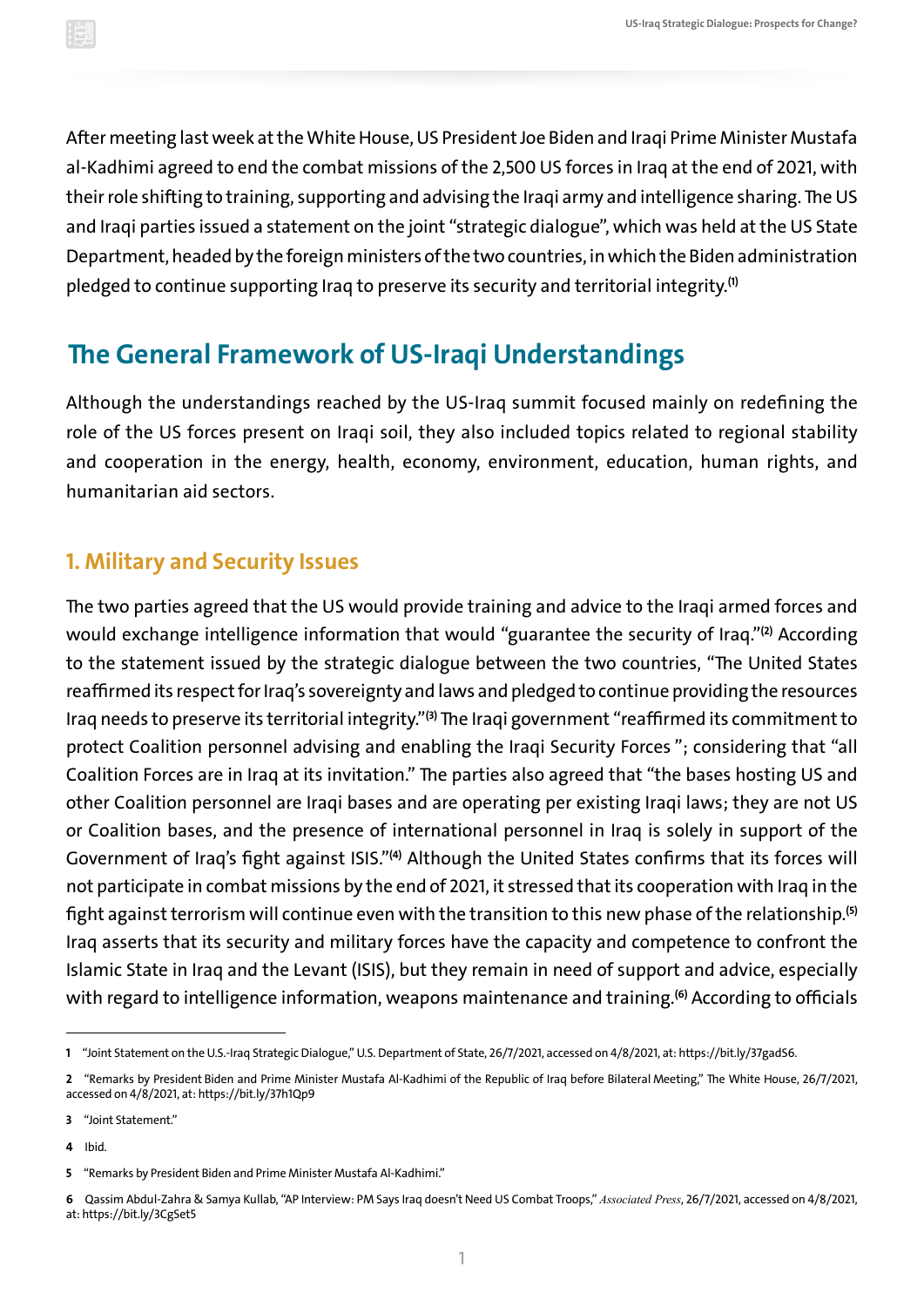<span id="page-4-0"></span>

in the Biden administration, the understandings with Iraq do not include the "counterterrorism mission in Syria, a parallel to the one in Iraq, [which] will continue for now."**(7)**

ISIS was defeated in 2017 and lost the territory it had controlled in Iraq since 2014 but is still capable of launching large sporadic attacks. There are fears that an early US withdrawal will lead to its return, mirroring the repercussions of the Obama administration's withdrawal from Iraq in 2011. That is why Washington is keen to stress that the new understandings do not mean the end of the "partnership" between the two countries, or even a withdrawal from Iraq, but is rather considered a "change of mission."**(8)** Washington refuses to provide details about the number of troops that will remain in Iraq by the end of the year. This leads to the belief that the withdrawal will be mostly on paper, by renaming the role that will be played by the American forces on the ground, and assigning them advisory and training roles instead of combat roles.**(9)** In fact, US forces have stopped carrying out combat missions in Iraq since November 2020, under the Trump administration, which then reduced the number of US forces from 5,000 to 2,500 soldiers. The US military command confirms that its forces have for months no longer been accompanying the Iraqi forces in ground operations, and that their assistance is limited to intelligence gathering, monitoring and the dissemination of advanced military technologies.**(10)**

#### **2. Other Areas of Cooperation**

In addition to redefining the role of US forces in Iraq, the two sides discussed aspects of cooperation in the fields of energy, environment, health, economy, freedoms, human rights, education and humanitarian aid. The Biden administration had announced that it was in the process of providing Iraq, within the global COVAX mechanism, with half a million doses of the Pfizer-Biontech vaccine to address the Covid-19 pandemic, due to arrive within two weeks.**(11)** The United States will also provide \$5.2 million to help fund the United Nations Mission to observe the Iraqi legislative elections scheduled for October 2021. The Biden administration has announced that it will also provide \$155 million in additional humanitarian assistance to Iraq for the displaced and the areas hosting them, to provide shelter, healthcare, food, and water and sanitation services.**(12)** In the context of promoting "economic reform and enhance[ing] regional integration," Washington expressed its support

**<sup>7</sup>** Anne Gearan, "Biden, Pulling Combat Forces from Iraq, Seeks to End the Post-9/11 Era," *The Washington Post*, 26/7/2021, accessed on 4/8/2021, at: [https://wapo.st/3jpjNaG.](https://wapo.st/3jpjNaG)

**<sup>8</sup>** "Press Briefing by Press Secretary Jen Psaki," The White House, 26/7/2021, accessed on 4/8/2021, at:<https://bit.ly/3jnGFYo>.

**<sup>9</sup>** Jane Arraf & Eric Schmitt, "U.S. to Announce Troop Drawdown from Iraq, but Little Is Expected to Change," *The New York Times*, 24/7/2021, accessed on 4/8/2021, at: [https://nyti.ms/3lyswKu.](https://nyti.ms/3lyswKu)

**<sup>10</sup>** Abdul-Zahra & Kullab.

**<sup>11</sup>** Steve Holland & Trevor Hunnicutt, "Biden, Kadhimi Seal Agreement to End U.S. Combat Mission in Iraq," *Reuters*, 27/7/2021, accessed on 4/8/2021, at: [https://reut.rs/2TSjIDQ.](https://reut.rs/2TSjIDQ)

**<sup>12</sup>** Michael Collins & Maureen Groppe, "US to End Combat Mission in Iraq by End of Year, Biden Announces in Meeting with Iraqi Prime Minister," *USA TODAY*, 27/7/2021, accessed on 4/8/2021, at: <https://bit.ly/3jjaXvn>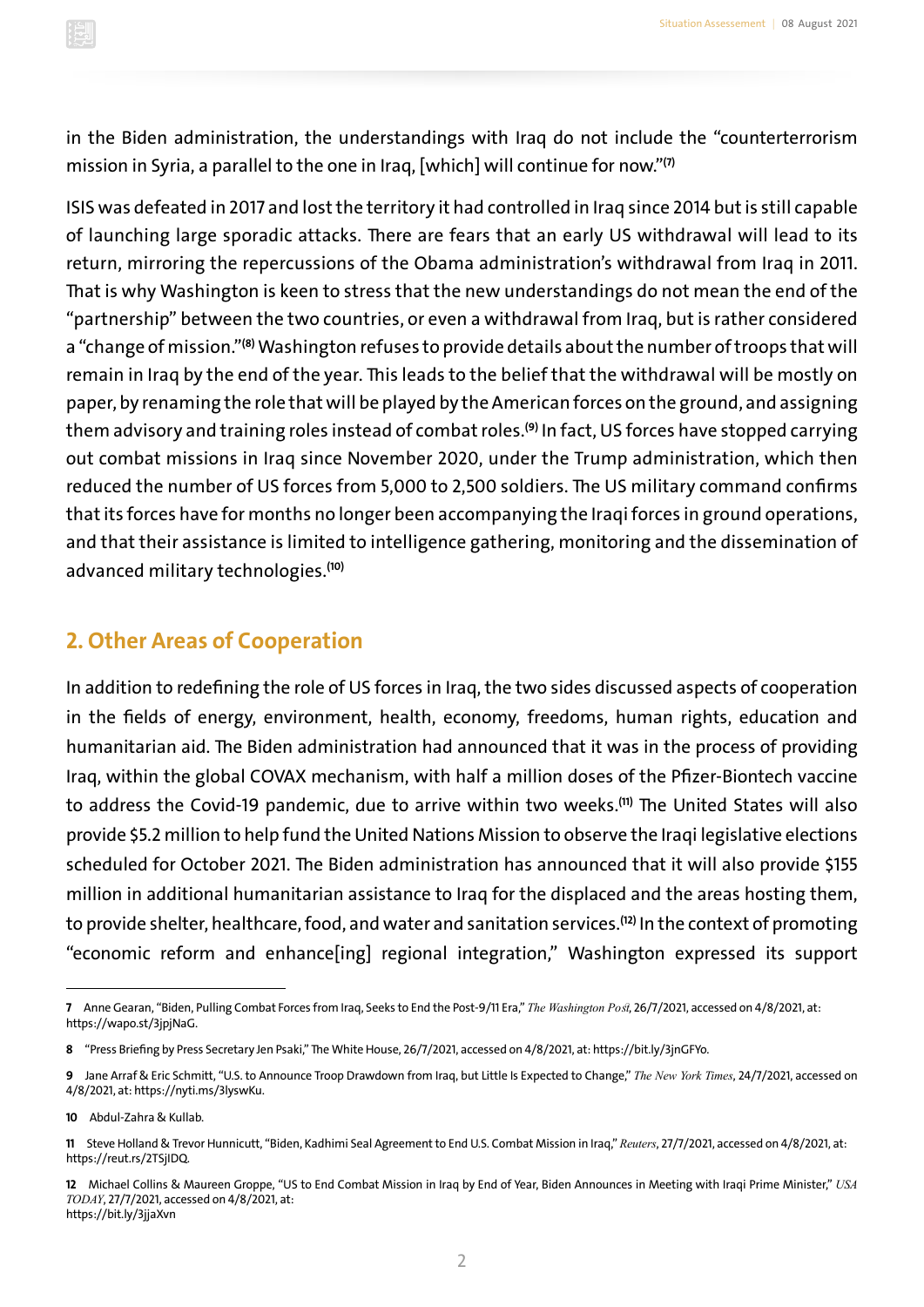<span id="page-5-0"></span>for Iraq's efforts, "in particular through energy projects with Jordan and the GCC Interconnection Authority."**(13)**

### **Motives behind the Change of Missions in Iraq**

Biden's announcement of his decision to change the nature of the US military presence in Iraq came as US forces neared completion in their withdrawal from Afghanistan, a decision the president made in April 2021, ending twenty years of military involvement there. It seeks to end two decades of US wars against "terrorism," which it sees as useless endeavours, draining US resources and capabilities, and diverting its attention from the most important challenges.**(14)** The Biden administration does not hide its interest in containing China both economically and militarily as the main motivation behind changing the US approaches in Afghanistan and Iraq. The Vice Chairman of the US Joint Chiefs of Staff, General John E. Hyten, believes that "the drawdown in Iraq is necessary to ensure the military is prepared for a fight with China, or maybe Russia, if that day comes."**(15)** Although he stresses the need not to ignore threats in the Middle East, he believes that Washington should do so in a different way, and with less presence, so that it "divert more of our body on threats in China and Russia."**(16)** According to this vision, "the defense of vital US interests does not warrant any permanent military bases in the region," and "while the potential resurgence of a terrorist group such as ISIS may warrant further US military action, permanent bases in Iraq are neither necessary nor helpful."**(17)**

In addition to focusing on the strategic threats it faces from China and Russia, the US is seeking by redefining the role of its forces in Iraq to avoid attacks on its bases there by Iranian-backed Shi'i militias. Since the assassination of General Qasem Soleimani, and the deputy head of the Popular Mobilization Forces, which includes Iranian-backed militias, Abu Mahdi Al-Muhandis, in January 2020, the US bases and embassy in Baghdad have been subjected to continuous attacks by these militias. US soldiers were transferred to three Iraqi military bases in order to reduce the risk of attacks, but this did not stop them. The Biden administration is trying to balance the necessity of a US military presence in Iraq to fight ISIS, and avoiding an escalation with Shi'i militias and Iran, without leaving a vacuum for them as well. They want to ensure there is some international support for the forces opposing Iranian hegemony in Iraq and also prevent the militias affiliated with Iran from seizing the Iraqi army, which the United States reconstructed and armed after dismantling it; support that is not provided by any regional powers, let alone Arab countries. However, it is unlikely that the Shi'i militias will stop their attacks on US forces, especially since these attacks have become linked to the results of the negotiations on the Iranian nuclear deal and the continuation of economic sanctions on Iran rather than the nature of the role that these forces play on the ground.

**<sup>13</sup>** "Joint Statement."

**<sup>14</sup>** Gearan.

**<sup>15</sup>** Tara Copp & Jacqueline Feldscher, "US will End Combat Mission in Iraq, Biden Says," *Defense One*, 26/7/2021, accessed on 4/8/2021, at: <https://bit.ly/3s5t3Ff>

**<sup>16</sup>** Ibid.